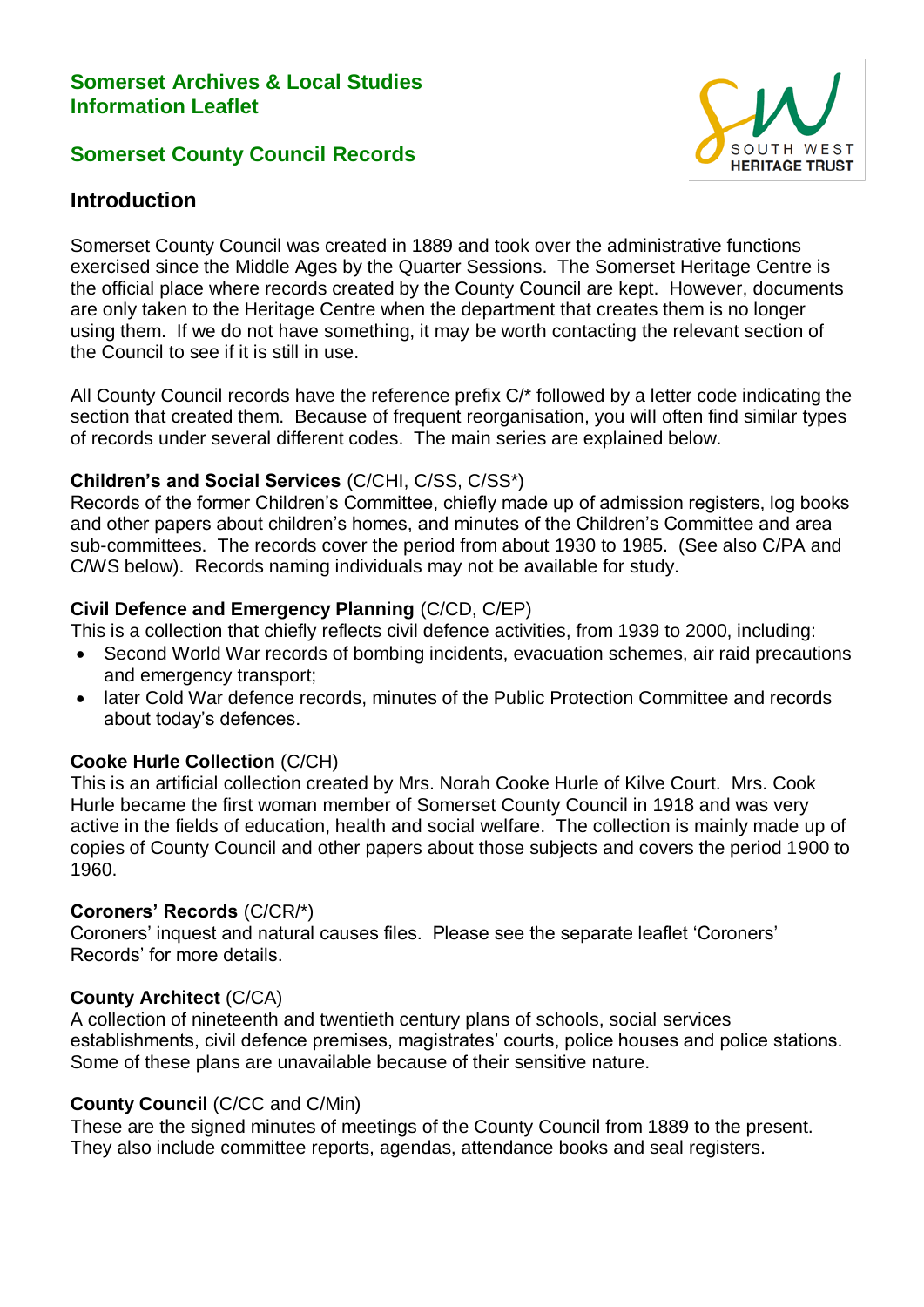## **District Nursing Association** (C/DN)

This is a collection of minutes, accounts and midwifery case registers of the thirty District Nursing Associations covering the whole county, from 1900 to 1970. Records naming individuals may not be available for study.

## **Education Department** (C/E, C/ED\*)

This is a large collection containing minutes and reports of the Education and related committees, and school records such as log books, admission registers, attendance registers and managers' minutes, from about 1890 to 1990.

## **Finance Committee** (C/F)

This contains accounting and budgetary records of the County Council, from 1889. It also includes minutes of the Finance and related committees and annual accounts from external bodies.

## **General Purposes Committee** (C/GP)

This includes records of the former Clerk's Department and its successors, the County Secretary and Solicitor's Department, all of which were responsible for the committee functions of the Council. Records include committee minutes, reports and agenda papers, diversion, stopping up and other council orders, and other related records.

### **Motor Taxation** (C/MT)

Vehicle licensing (registration) books for vehicles registered in Somerset, from 1899 to 1974. The Somerset licensing letter is Y.

### **Planning Committee** (C/PL)

This is mainly made up of minutes and reports created by various planning and related committees from 1935 onwards. It includes the minutes of the Exmoor National Park Committee from 1957.

## **Public Assistance** (C/PA)

This is mainly the minutes of the Public Assistance Committee and its sub-committees, along with records of Public Assistance Institutions, including registers of inmates, masters' journals and relief registers, mainly from 1930 to 1948. (It is also worth looking under D\G, as some records are stored under that code.)

**Public Health and Housing** (C/PHH) This is mainly minutes of the Sanitary Committee, the Public Health and Housing Committee and the Midwives Act Committee, along with reports of the County Medical Officer of Health and reports about Isolation Hospitals

## **Surveyor's Department** (C/S)

These are minutes of the Works Committee and associated committees, from 1889 to 1974. They also include inherited plans and other records about road and bridge maintenance and extensive papers about:

- civil defence during the Second World War
- Underwood Quarry, Wells
- Dial Quarry, Barrow Gurney
- Rights of Way.

## **Smallholdings** (C/SH)

There is a miscellaneous collection containing minutes of the Diseases of Animals Committee, Somerset (War) Agricultural Executive Committee, Small Holdings Committee and related agricultural committees. It also contains deeds of County Council farms and smallholdings from the seventeenth to the twentieth century.